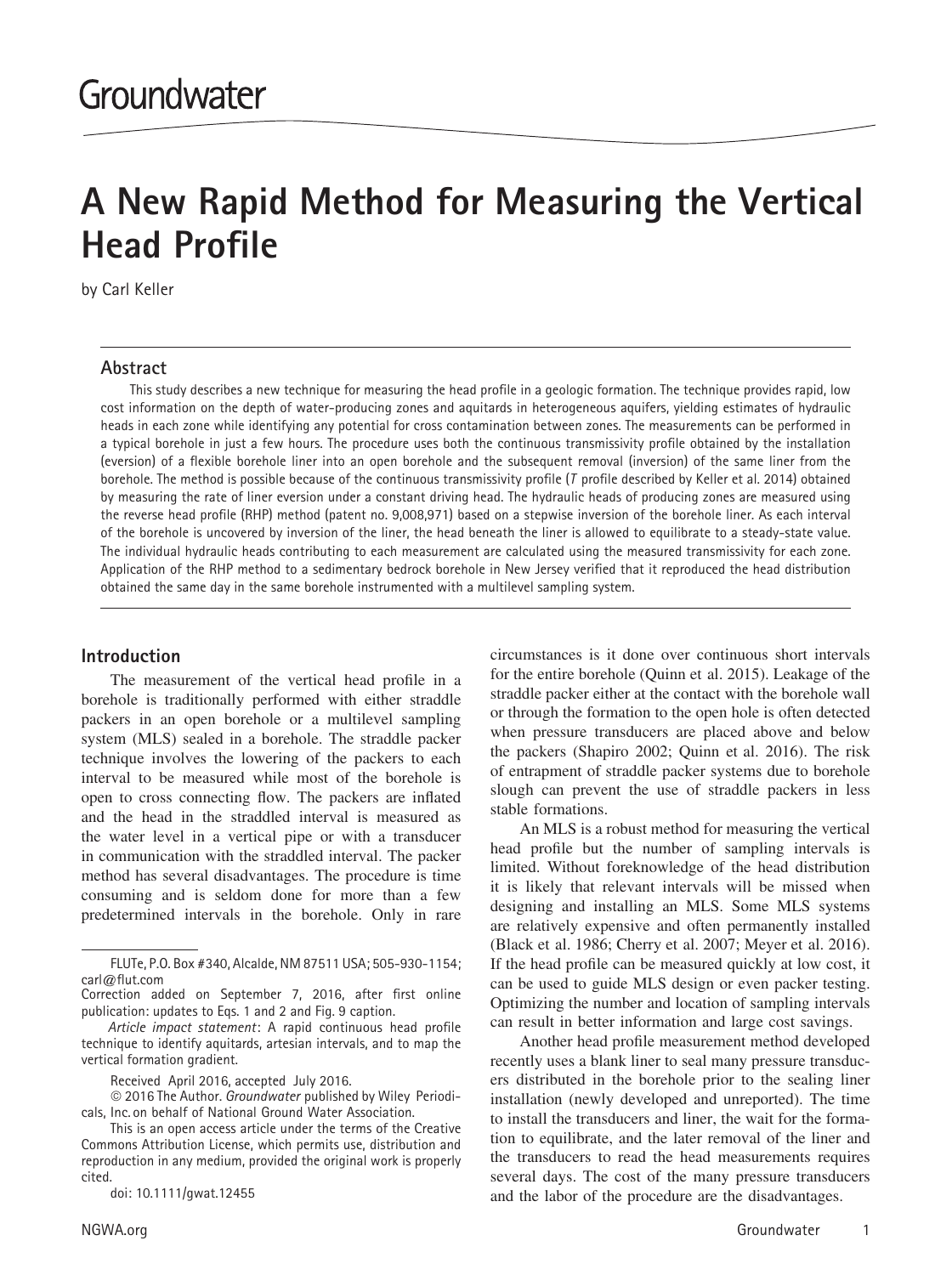Straddle packer systems are also used to extract water samples and to estimate the transmissivity of each straddled interval and not only for head measurements. Leakage of the straddle packer systems can obscure the transmissivity and the water quality measurements (Shapiro 2002; Quinn et al. 2016). Straddle packers are only fully reliable when each packer is located in an aquitard in a smooth borehole. Packers also suffer from the need to oppose ambient hydrostatic loading in the wellbore during inflation, creating serious equipment issues when operated at more than 100 m of water level depth.

Another method for the efficient estimation of transmissivity and hydraulic head has been in use for several decades and is based on use of high-resolution flowmeter logs (Paillet 1998). This method uses vertical flow measurements made under two different quasisteady flow conditions (usually static and pumped) to simultaneously fit a flow model to the two data sets to solve for both transmissivity and hydraulic head in each water-producing interval. Numerical codes are readily available at no cost (Day-Lewis et al. 2011) to do the flow modeling and the flow profiles can be obtained as part of a conventional well logging program. A disadvantage with this method is lack of dynamic measurement range such as those producing zones with transmissivity values two orders of magnitude less than the most productive zone cannot be detected and quantified. When borehole diameter is very ragged, resolution may not achieve even one order of magnitude.

Another approach uses a single wire-operated packer outfitted with a differential pressure transducer to measure the hydraulic head difference between the intervals above and below each packer station (Paillet et al. 1998). The water level values for individual measurement stations can be then be converted to hydraulic head values for intervals between packer stations. The estimate technique uses a graphical method to compare the profiles of hydraulic head in the upper and lower intervals as a function of packer station depth. The primary disadvantage of this approach is that it has only been demonstrated using an experimental prototype probe and the equipment needed to use this application is not readily available.

A technique for rapid high spatial resolution of hydraulic head and transmissivity can reduce the need for cumbersome and expensive straddle packer measurements. Water quality measurement can be left to other methods such as a MLS which allows efficient water sample collection but the location of water-producing intervals needs to be known before installation of such systems. Existing methods for quickly profiling boreholes to identify water-producing zones and estimate vertical hydraulic head gradients either require equipment such as a wire line packer that is not readily available or suffer from limits on the ability to detect less productive zones. The reverse head profile (RHP) method described here can simultaneously identify producing zones and estimate the transmissivity and head of those zones all in a single effective operation providing all the information needed to prevent cross contamination and to install water sampling equipment.

The RHP method described herein was invented in 2009 and the patent awarded in 2015. The first test was in 2010 at a site in Guelph, Ontario. Since then several more tests have been completed with good comparisons with independent measurements of head profiles. Since the RHP can only be performed when a continuous transmissivity profile has been performed, this study treats the utility of the combination of the two measurements. Once the transmissivity and head distribution are in hand it is easy to calculate the flow into and out of the open borehole to assess the probable cross connection if the borehole is left open.

The transmissivity profile and the RHP can be performed in the first day after the borehole is drilled and developed, which fits well with the EPA Triad approach for rapid site characterization. However, in many cases the transmissivity profile and RHP are carried out after NAPL FLUTe and FACT<sup>TM</sup> measurements (Keller 2016 in publication review) are completed, which is several weeks after the borehole is drilled and lined with a blank liner to prevent cross contamination.

By measuring the head profile and the transmissivity profile immediately after the borehole is completed, one can gain knowledge of discrete aquifers, aquitards, artesian conditions and extreme gradients early in the site assessment process. This early knowledge can be very important to the location of subsequent holes, design of MLS systems, or choice of other measurement methods. The guidance provided by the early transmissivity and head profile can reduce cost significantly. If combined with early information on NAPL distribution and other contaminant distribution, the transmissivity and head information is even more valuable. The RHP method, examples of its use, and confirmation of the measurement results are provided hereafter.

# **RHP Method**

First, a FLUTe transmissivity profile must be performed with a flexible liner to obtain the continuous transmissivity profile according to the method invented by Keller et al. (2014) (patent no. 7,281,422). Such a profile was obtained on August 25, 2015 at the Naval Air Weapons Center (NAWC) in New Jersey. The geologic situation is dipping, fractured mudstones of the Lockatong Formation of Triassic age, of the Newark Basin in West Trenton, New Jersey as described by Goode et al. (2014). The borehole was an HQ 100 mm cored borehole to 45.7 m. The result of the everting liner flow measurement per unit driving head (Figure 1) gives the volume of water per unit time per driving head (L/s/m) leaving the borehole under the driving head measured by a transducer located at the bottom of the borehole. The downward velocity of the everting liner is controlled by the flow rate out of the borehole which depends on the transmissivity below the descending liner. As the everting liner seals each flow path, the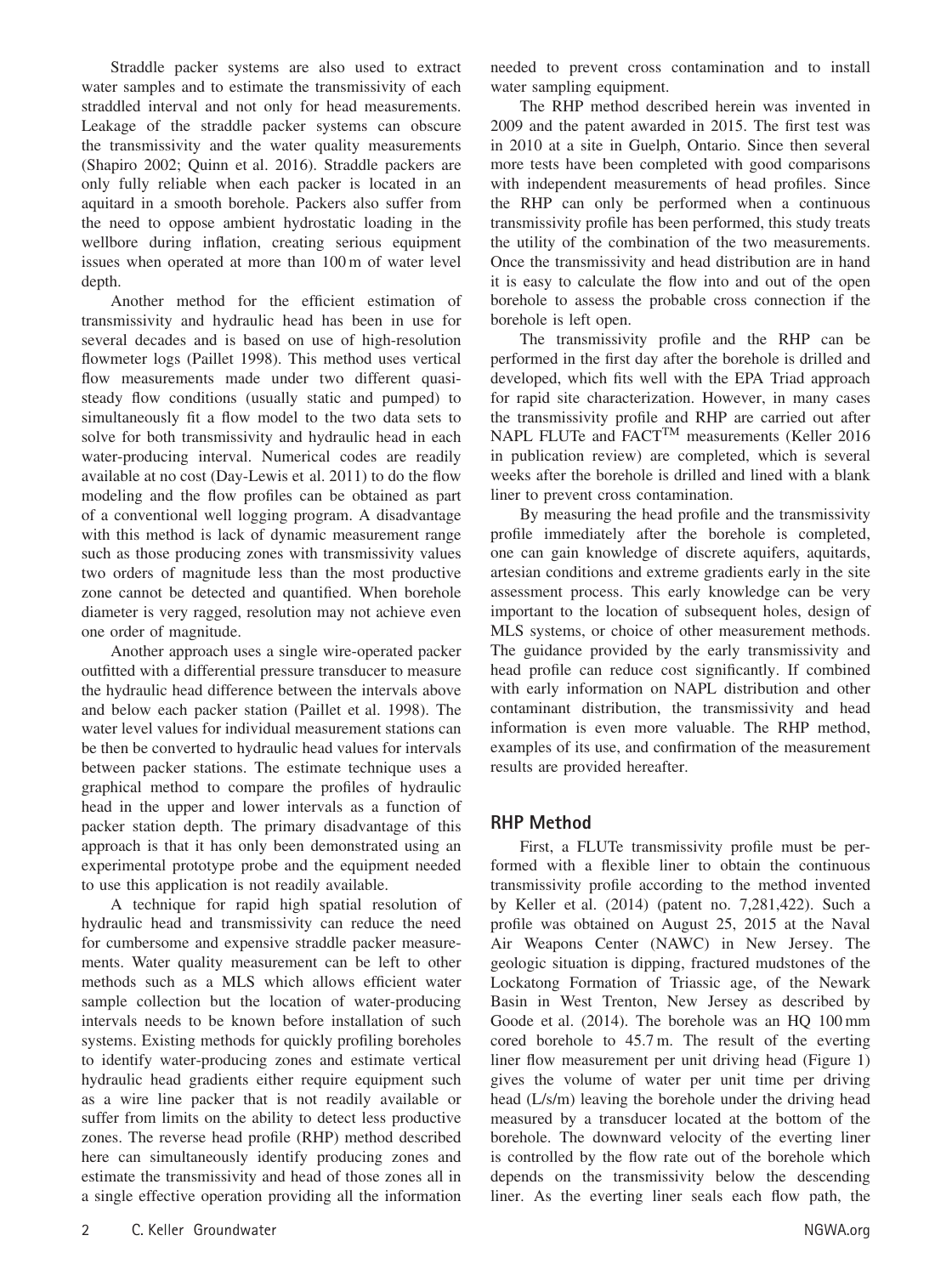**Q/dH with depth in hole (l/s/m)**



**Figure 1. This is the original liner measurement of flow out of the borehole per unit driving head for a transmissivity profile in the 100 mm borehole at the NAWC site on August 24, 2015. The step changes in the plot are typically permeable intervals.**

remaining transmissivity below the liner is less than before the liner sealed the flow path and the liner descent rate is reduced. One can define a transmissivity of each increment of the borehole as the flow rate out of each interval divided by the head difference driving the flow. The total transmissivity  $T_{\text{tot}}$  of the borehole is determined from the sum of transmissivities of each interval  $(\Delta T_i)$  of the borehole. This method initially assumes that there is no vertical gradient along the borehole so that the difference between the original open borehole water level and the measured head in the borehole beneath the liner is the head difference driving the flow below the liner. If hydraulic head differences between flow zones are later found to approach that of the water level difference driving the liner emplacement, the results need to be corrected as addressed below.

The actual caliper log was used for the borehole diameter which provides better definition of the flow rate in Figure 1 than if a constant borehole diameter is assumed when a caliper log is not available. Figure 2 is a plot of the transmissivity deduced from Figure 1 for each borehole interval traversed by the liner during every half second (6660 data points).

If one integrates the data from Figure 2 from the bottom of the borehole to the top, one obtains the



**Figure 2. Individual transmissivity values in the NAWC hole 100 mm borehole calculated for each increment traveled by the liner in a half second (6660 data points).**

transmissivity of the borehole below each depth on the vertical axis (Figure 3). Therefore, the transmissivity below 24.6 m is  $1.65 \text{ cm}^2/\text{s}$  and that below 38.3 m is  $0.56 \text{ cm}^2/\text{s}$ . The transmissivity in the interval is the difference  $1.084 \text{ cm}^2/\text{s}$  between the two elevations. From Figure 3, one can obtain the transmissivity of any interval in the borehole. This kind of transmissivity data is generally useful and essential to the RHP method. Until that kind of data was available, straddle packers, flowmeter measurements, and MLSs were the only common options for a formation head profile.

The transmissivity profile shown in Figure 1 was performed in 0.9 h, and then the hole was left sealed by the liner. That typically leaves the rest of the day to do the RHP. However, the RHP in this borehole was performed the following morning.

If the transmissivity data in Figure 2 are integrated over 0.15-m intervals, one obtains Figure 4. Figure 4 is the result that one would expect if one had performed 300 separate 0.15-m straddle packer tests. In almost any situation, it is impractical to do that many packer tests. From Figure 4, it is easy to recognize the major flow zones in the borehole at the high transmissivity intervals.

In order to do a RHP, it is necessary to decide which borehole intervals are to be measured. Using Figure 4, each high flow zone was defined as an interval of interest.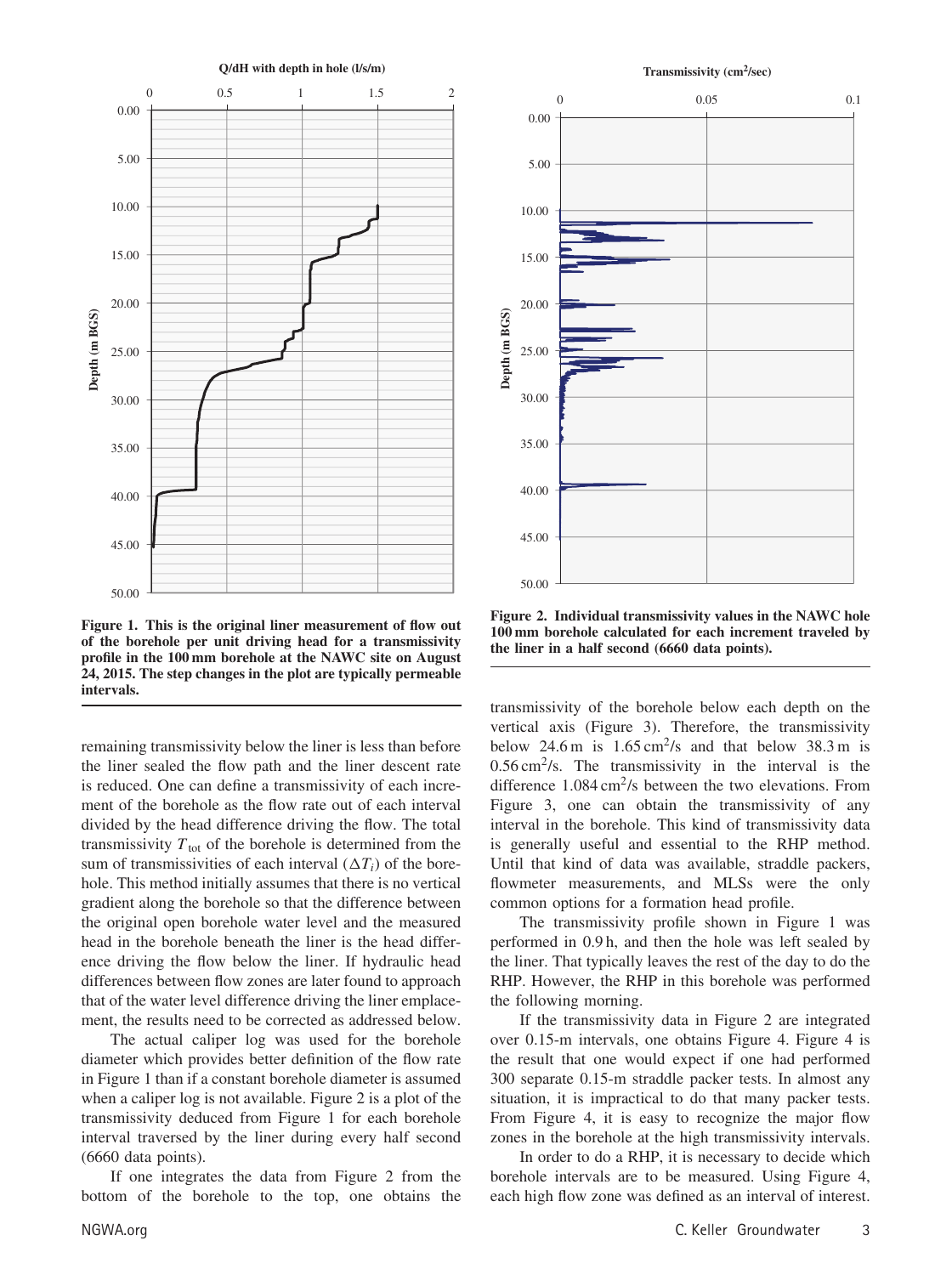

**Figure 3. The integral of Figure 2 data from the bottom of the hole to the top. This graph is a measure of the transmissivity of the borehole below each depth on the vertical axis. Major drops in the curve are the high flow zones. The difference in the graph between any two elevations is the transmissivity of that interval.**

The boundaries of those intervals were picked at borehole depths of 45.5, 43.2, 38.3, 24.7, 21.6, 19.4, 13.3, and 10.0 m (plotted as horizontal dashed lines in Figure 4). These intervals were selected to include the major flow zones. Lower transmissive intervals may separate aquifers of different head and therefore these selected boundaries lie in low transmissivity zones. The boundary depths below the surface are where the liner inversion will be halted as described hereafter.

The transmissivity of each interval was determined from the difference between the values of Figure 3 at each of those depths. Table 1 shows the stop depths  $(Z_i)$ , the transmissivity values  $(T<sub>i</sub>)$  at each depth, and the difference of the transmissivity values which are the  $\Delta T_i$  values for each interval. The intervals are numbered from the bottom of the borehole to the surface.

## **RHP Procedure**

The horizontal dashed lines in Figure 4 are the stop depths of Table 1 which bound the intervals over which the formation hydraulic head was measured. The



**Figure 4. This is the integral of the data of Figure 2 in each 0.15-m interval. This is the equivalent of three-hundred 0.15 m straddle packer tests. The red line is an estimate of the reliability of the values (1% of the value of Figure 3). The horizontal dashed lines were picked as the stopping points for the RHP.**

boundaries should be selected using all information available (e.g., the transmissivity profile and any other geologic information) that may define intervals of potentially different head. Exceptionally long intervals should be avoided. The head in the formation for each interval is defined as *Fi*.

When the transmissivity profile was completed, the final liner position in the borehole was as shown in Figure 5 at  $Z_1$ . The liner was near the bottom of the borehole. The transmissivity profile is halted when the remaining transmissivity beneath the liner is very low. That is usually when the liner descent rate has slowed to less than 0.0003 m/s. The measurement can be continued to a greater depth, but the remaining transmissivity is usually considered unimportant to the site characterization. The pressure transducer shown in Figure 5 was placed at the bottom of the borehole prior to the transmissivity profile to record the head history in the borehole during the transmissivity profile.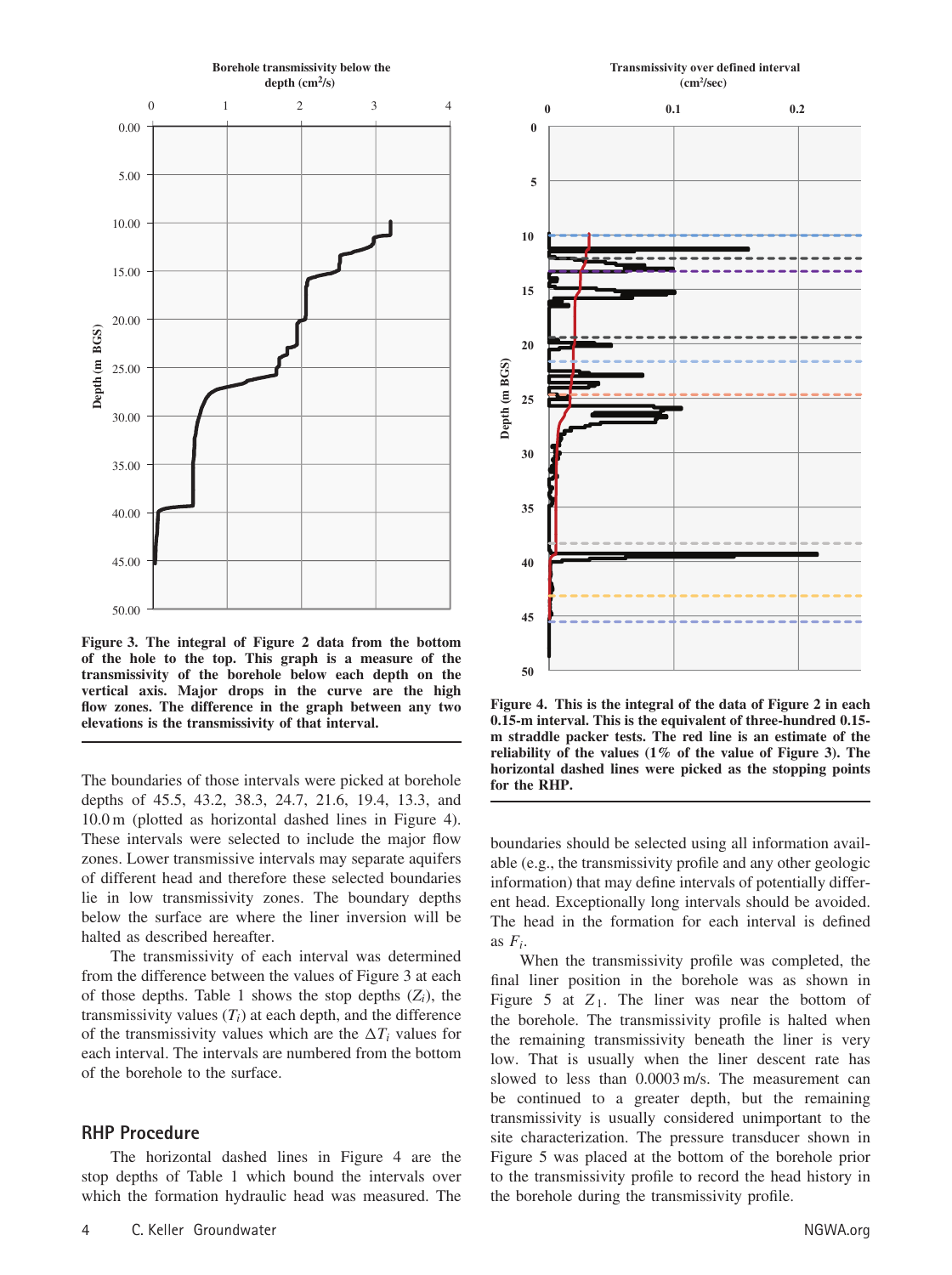**Table 1 Parameters Used in the Calculation of the Head Distribution in the Formation and the Flow into the Borehole**

| Interval No. in<br><b>Order of Measure</b> | $Z_i$ , Stop Depths<br>$(m \text{ bgs})$ | $T_i$ | $\Delta T_i$ | $BHi$ (m) | RHP,<br>$F_i$ (m) | <b>RHP WT</b><br>$(m \text{ bgs})$ | <b>Open Hole</b><br>Flow $(L/h)$ |
|--------------------------------------------|------------------------------------------|-------|--------------|-----------|-------------------|------------------------------------|----------------------------------|
|                                            | 45.629                                   | 0.031 | 0.031        | 43.102    | 43.102            | 2.591                              | $-3.388$                         |
| 2                                          | 44.344                                   | 0.043 | 0.013        | 43.034    | 42.867            | 2.826                              | $-2.447$                         |
| 3                                          | 40.737                                   | 0.542 | 0.499        | 42.976    | 42.971            | 2.722                              | $-78.464$                        |
| $\overline{4}$                             | 31.490                                   | 1.702 | 1.160        | 43.185    | 43.283            | 2.409                              | $-51.944$                        |
| 5                                          | 23.134                                   | 1.941 | 0.240        | 43.197    | 43.278            | 2.414                              | $-11.169$                        |
| 6                                          | 20.505                                   | 2.061 | 0.120        | 43.225    | 43.682            | 2.011                              | 11.803                           |
|                                            | 16.365                                   | 2.549 | 0.488        | 43.327    | 43.759            | 1.934                              | 61.618                           |
| 8                                          | 12.733                                   | 2.967 | 0.418        | 43.356    | 43.533            | 2.160                              | 18.840                           |
| 9                                          | 11.083                                   | 3.199 | 0.232        | 43.408    | 44.068            | 1.624                              | 55.150                           |

*Notes:*  $Z_i$ , stop depths in the borehole where the inversion is halted;  $T_i$ , transmissivity values from the transmissivity profile (Figure 3);  $\Delta T_i$ , transmissivity values in each interval; *BH<sub>i</sub>*, equilibrium heads measured at each stopping depth;  $F_i$ , formation heads calculated relative to the bottom of the borehole; RHP WT<sub>i</sub>, hydraulic head values for each interval; Open Hole Flow, flow into and out of the borehole using the RHP values and the open borehole head (negative sign indicates outflow). Intervals are numbered from the bottom of the borehole. These results are from the iteration of the transmissivity profile with the RHP head values to account for vertical head differences driving flow along the borehole.



**Figure 5. The green outline shows the position of the liner when the transmissivity profile was halted near the bottom** of the hole at the depth  $Z_1$ . The first inversion of the liner **(dashed green line) then uncovers a new portion of the borehole to the position** *Z***2.**

After the transmissivity profile was completed and the liner descent halted, the pressure transducer was allowed to equilibrate to the head in the open hole beneath the liner. That head is then assumed to be the formation head in the remaining unsealed interval of the open hole. That open interval is defined as the first interval

in Table 1. The transducer pressure upon equilibration is defined as  $BH<sub>1</sub>$ , the equilibration head in the borehole beneath the stationary liner at  $Z_1$  (Figure 5). Therefore the equilibration head  $BH_1 = F_1$ , the formation head in that first interval. This is the initial condition of the RHP. One can write the flow equation for *Q* between the borehole and the formation in this first interval when equilibrium has been achieved as:

$$
Q_1 = \Delta T_1 (F_1 - BH_1) 2\pi / \ln R = 0, \text{ or, } F_1 = BH_1
$$
<sup>(1)</sup>

where  $\Delta T_1$  is the transmissivity in the formation over the open interval below the liner,  $F_1$  is the formation head,  $BH<sub>1</sub>$  is the equilibration head beneath the liner, and  $\ln R$ is the log of the ratio of the radius of influence to the radius of the borehole. The term  $2\pi/\ln R$  is not important for the rest of this description, is assumed to be constant, and cancels out of all such flow equations where there is no net flow. This equation yields the familiar result that the water level (blended head) in a borehole open to multiple flow zones is the transmissivity-weighted average of the hydraulic head in those zones. The value of  $\Delta T_1$ is determined from the final liner velocity just before the transmissivity profile was halted. The RHP analysis assumes that the formation head is constant over each measurement interval  $(Z_i - Z_{i-1})$ . If there is any doubt, a test of this assumption would be to select smaller intervals in the borehole to see if that makes any difference in the results.

From this initial condition, the RHP is performed as follows:

The tether at the surface is untied and connected to a winch (or FLUTe linear capstan as described at http://flut.com/Equipment/equip.html). The tether and inverted liner tension are increased in order to invert the liner to a new depth  $Z_2$  as listed in the Table 1. The borehole depth was 45.7 m for this example. The inversion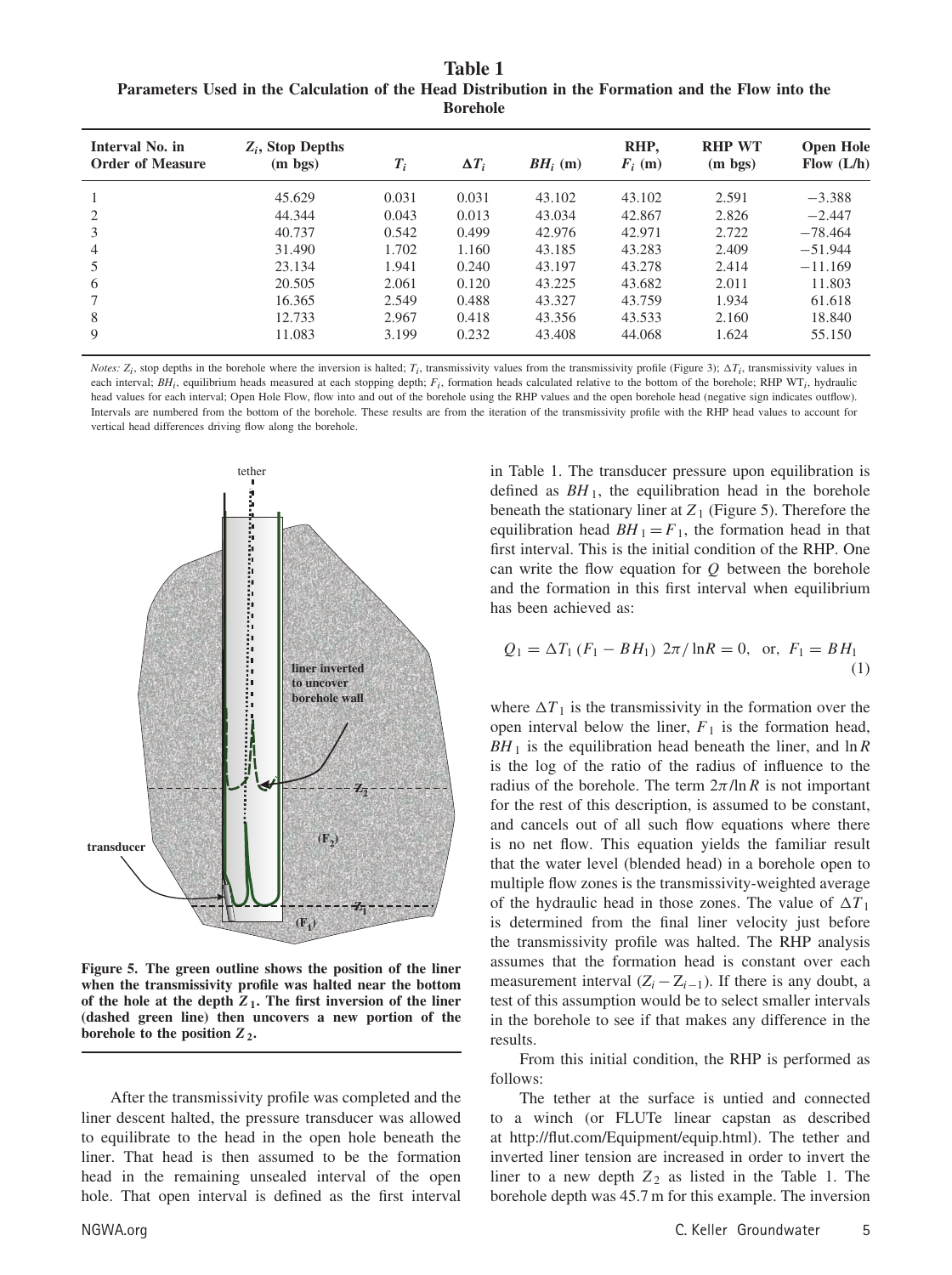is then halted until the transducer pressure has equilibrated to a new head  $BH<sub>2</sub>$ . This new geometry is shown in Figure 5. New flow equations can be written for the first interval,  $Q_1$  and also for the newly uncovered interval of the borehole,  $Q_2$ , using the new equilibration head value, *BH* 2, and since  $Q_1 + Q_2 = 0$ , resulting in

$$
F_2 = \Delta T_1 (BH_2 - F_1) / \Delta T_2 + BH_2 \tag{2}
$$

Then the procedure is repeated. The liner is inverted to a new higher elevation,  $Z_3$ , and halted until the pressure transducer equilibrates to a new head,  $BH_3$ .

Writing three flow equations, one for each interval,  $Q_1 + Q_2 + Q_3 = 0$ , and,

$$
F_3 = \left(\Delta T_1 \left(BH_3 - F_1\right) + \Delta T_2 \left(BH_3 - F_2\right)\right) / \Delta T_3 + BH_3
$$
\n(3)

This procedure can be repeated, each time adding a new interval and equilibrating to a new borehole head, *BHi*. Each time the liner is stopped, one can calculate a new formation head, *Fi*, from the previously calculated values of  $F_{i-1}$  and the measured  $BH_i$  and the  $T_i$  values obtained from Figure 3. Note in general,

$$
F_i = (\Delta T_1 (BH_i - F_1) + \Delta T_2 (BH_i - F_2)
$$
  
+
$$
\Delta T_3 (BH_i - F_3) \dots )/\Delta T_i + BH_i
$$
 (4)

The result is the formation head profile shown in Figure 6 (green squares). Note that the sum of products in Equation 4 is divided by  $\Delta T_i$ . If  $\Delta T_i$  is a small transmissivity, it is not so well measured in the FLUTe transmissivity profiling method as is explained by Keller et al. 2014. Therefore, the division by a less wellmeasured value of  $\Delta T_i$  can lead to a larger error in  $F_i$ than for other intervals. The data reduction procedure flags those formation heads calculated for relatively low  $\Delta T$ intervals as devisors in Equation 4 and they are identified on the plot as red squares.

#### **Results**

The explicit measurements listed in Table 1 were used with the above formulation to generate the head profile shown in Figure 6 (green squares). The stopping points defining the boundaries of the measured intervals are also plotted as the horizontal dashed lines. The vertical red line defines the open borehole water table also called the blended head. It is noteworthy that several of the upper intervals have heads higher than the blended head and are therefore inflow zones into the open borehole. The red square is a low transmissivity interval subjected to relatively large measurement error as described above and discussed in the next section.

#### Hydrologic Adjustments to the Low  $\Delta T$  Interval Heads

Since the transmissivity profiling method only resolves the transmissivity within about one percent of



**Figure 6. The plot of the RHP values deduced from the RHP in the 100 mm borehole at the NAWC site. The green squares are the direct calculation from the measured equilibrium heads and first transmissivity profile. The blue dots are the RHP values after use of the RHP values in the transmissivity profile calculation (the first iteration). The vertical red line is the original blended head in the borehole. The red plot points are for intervals with very low transmissivity values and therefore less reliable head calculations. The horizontal dashed lines are the stopping points.**

the transmissivity below a given depth, the transmissivity of differences would be less reliable. The data reduction procedure identifies those intervals for which the  $\Delta T_i$  is less than a defined fraction of the transmissivity beneath the top of each interval or less than a defined minimum value judged to be the limit of the transmissivity profile method. Two percent was used in the calculation for Figure 6 for the first fraction and  $0.02 \text{ cm}^2/\text{s}$  for the transmissivity limit which led to the red square identification of Figure 6. Because the red squares lie in low  $\Delta T$  intervals and the head calculations above and below the red points are better defined, it is logical to assume that the heads in the low  $\Delta T$  intervals lie between the head above and below the low transmissivity interval. A simple improvement/adjustment in the head estimate in the low transmissivity interval would be to pick a value that lies on the line between the two intervals above and below the red data points. In effect, this is simply a matter of smoothing the vertical head profile to remove excursions associated with values subject to large measurement error.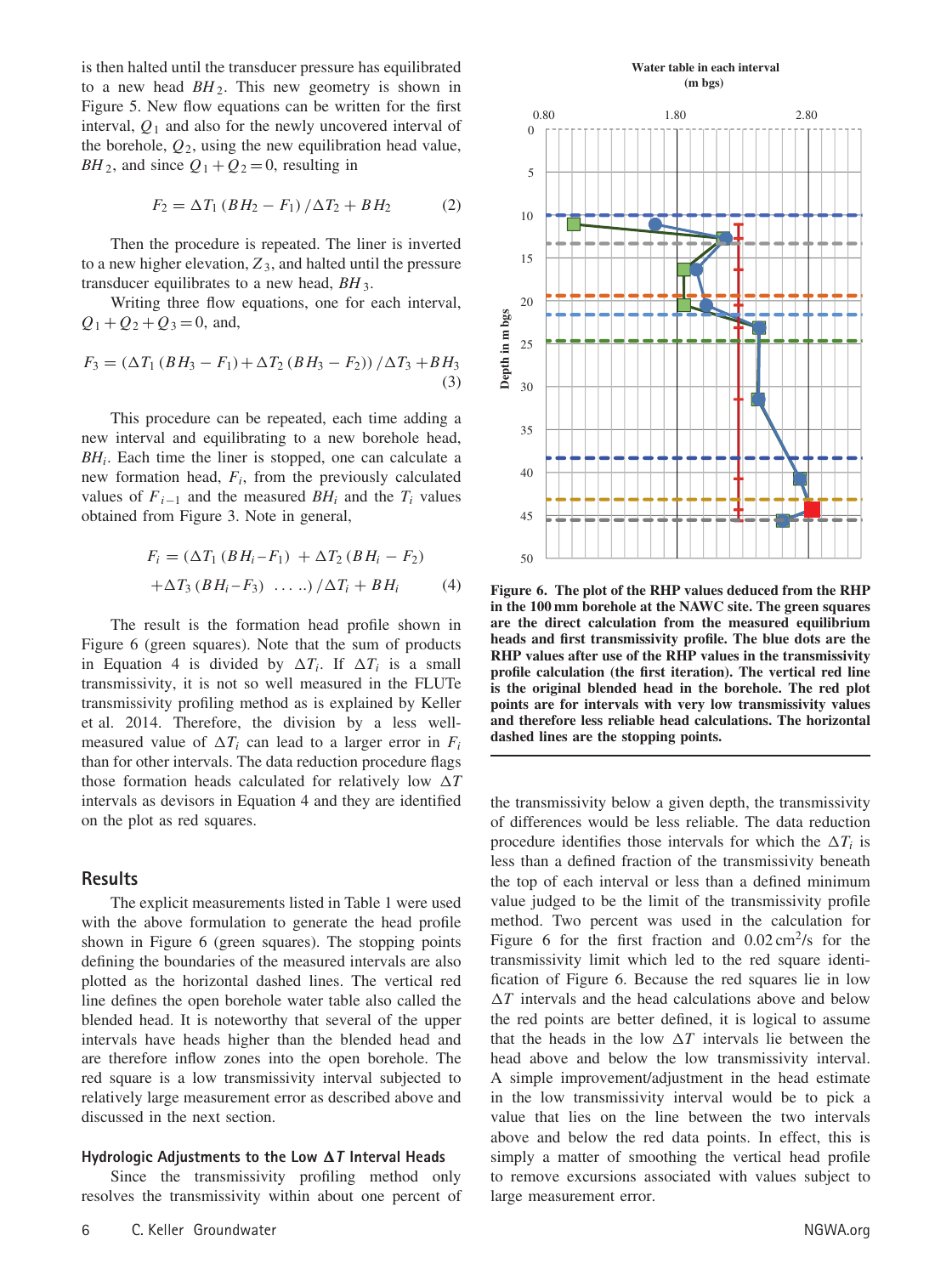## **Correction of the Transmissivity Profile with the Measured Head Distribution**

Because the transmissivity profile technique described by Keller et al. (2014) assumes the blended head in the open borehole is the formation head throughout the borehole depth, the transmissivity values will have some inherent error if the formation head distribution is very different from the water table in the open hole. However, with the head profile just deduced from the RHP method, a better assumption is to use the RHP head as the formation head in the transmissivity calculation of Keller. That was performed for this borehole. The result is shown in Figure 6 as the dark blue line with blue dots. The comparison of the two curves on Figure 6 shows the most significant change in the RHP was in the uppermost interval with only modest changes in the deeper intervals.

#### **Flow Into and Out of the Borehole**

The last measurement should produce the same head in the borehole as the blended head in the open hole because the last equilibrium position was in the casing (at  $10.0 \text{ m}$  bgs). In that case, it is useful to use the last blended head,  $BH<sub>9</sub>$  in this example, to calculate the flow occurring into or out of the open borehole by using the formation heads deduced from the measurement for the hydraulic head in each flow zone, the last equilibrium head as the open borehole water level, and the  $\Delta T_i$  of each interval. The resulting flows are shown in Figure 7. The flow into the borehole is generally above 22 m. The flow out of the hole occurs primarily below 30 m with a large outflow at the single large fracture at 39 m (see Figure 4, the transmissivity profile). It is also noteworthy that the borehole flow is about one borehole volume every 2.5 h. Therefore, substantial cross connecting flow is expected when the borehole is open. The borehole flow calculation can be used to calculate a synthetic borehole flow log as described in "confirmation of the method."

## **Comparison of the RHP at the NAWC to Other Measurements**

Ideally, the RHP would be compared to the measured head in a multilevel head measurement system immediately after the RHP. For the measurement above on August 25, 2015, there was no measurement of the actual head profile until March 17, 2016. The head distribution measured was after a heavy winter snow fall and a very heavy Spring rain 3 d prior to the installation of a Water FLUTe MLS. The head distribution measured 7 months later in the sealed borehole is shown in Figure 8 as the light blue curve with  $\times$  plots in comparison with the RHP (dark blue curve and dots). The blended head in the open hole (vertical blue line) was 0.6 m higher than in August (vertical red line). Because of the 7-month delay and the large change in the hydrologic state the comparison is not considered a confirmation of the method. The two profiles (measured vs. RHP) are displaced by the amount of the blended head values and of a similar gradient, but it is also likely that the intermittent pump-and-treat pumping nearby has also shaped the head distribution with depth.



**Figure 7. Calculated flow into or out of the 100 mm borehole (positive is into the borehole) using the calculated RHP values (Figure 7), the transmissivity for the intervals (Figure 3), and the equilibrium borehole head measured for the borehole at the highest liner position. The large flow out of the borehole is at the highly transmissive zone at 39 m (a gaping fracture on the video log).**

#### **Time Required for the Measurement**

This describes how the measurements were performed on August 24 and 25, 2015. The transmissivity profile was performed in the afternoon of the 24th in 0.9 h after the FLUTe liner with a NAPL FLUTe and FACT system had been removed from the borehole and those contaminant mapping systems were removed from the inverted liner. The RHP was performed the next morning using the same flexible liner in 2.5 h. Most of the time needed was to allow the pressure transducer to equilibrate to determine the *BHi* values for each interval. However, only about 15 min was sufficient for equilibration of each interval. In that time, we can use the transducer data to calculate the asymptote of the equilibration. The data of the last 10 min of each equilibration interval were used to determine the long-term asymptote.

While the transmissivity profile and RHP can be performed in the same day, the prior removal of a sealing liner is usually required and may require more time for the removal, transmissivity profile, reverse head measurement, and reinstallation of the blank liner. It is also useful in many cases to be able to perform geophysical measurements in the same hole after the RHP and before the final reinstallation of the sealing liner. The sealing liner is often then left in place until a monitoring well installation is to be done in the same borehole.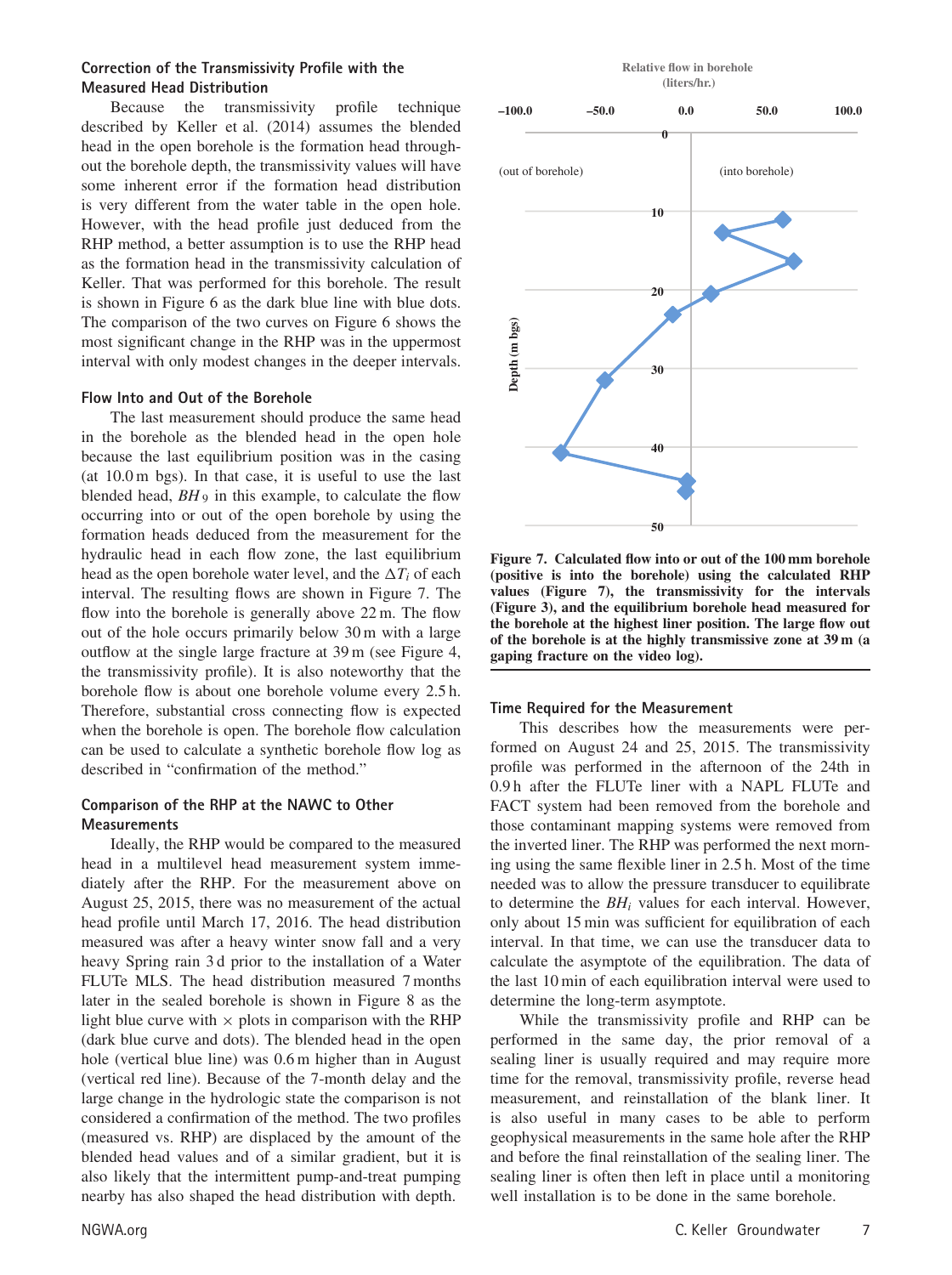

**Figure 8. The RHP result (dark blue curve) calculated with the refined transmissivity profile in the NAWC borehole. The light blue (×) head values were measured with a Water FLUTeTM MLS in the same hole, but 7 months later (March 17, 2016) after heavy snow and rainstorms. The vertical blue line is the open borehole water table 7 months later. The offset of the blended heads (red to blue vertical lines) in the open hole is similar to the offset of the head distributions 7 months later, but otherwise the two curves are significantly different. The average gradients are very similar. Pump and treat wells were also operational during the 7-month interval and would influence the head distribution.**

It has been observed in more recent installations that a longer wait is necessary for lower transmissivity boreholes for a sufficient equilibration of the head beneath each stopping elevation. The time to approach equilibration is examined by Flach et al. 2000 for flowmeter testing. In that study, the time to equilibration was found to depend directly on the radius of the borehole squared, the storativity of the formation, and inversely on the transmissivity of the borehole. The transducer reading measured for the RHP method can be observed during the measurement to better determine the time required to sufficiently approach equilibration. The total transmissivity for the NAWC borehole was  $3 \text{ cm}^2$ /s. The ability to extrapolate to the asymptote of equilibration is better the nearer the head measured is to equilibrium, since the borehole is nearer a steadystate flow condition and flow modes are more nearly laminar.

#### **Confirmation of the Method**

A more definitive test of the RHP method was performed in a 154-mm diameter borehole to 30.5 m at a second fractured rock site in New Jersey on December 21, 2015. The geologic situation was bedrock beneath the site consisting of the Passaic Formation of the late Triassic age predominantly of sandstone with shale beds and lenses of conglomerate. Bedding planes and joints were identified throughout shallow bedrock. The transmissivity profile had been performed several months before and the blank liner had been left in place with the transducer at the bottom of the hole. When a Water FLUTe multilevel system was to be installed, the blank liner was removed while performing the RHP measurements. A Water FLUTe multilevel flexible liner system was installed immediately. After the formation head was allowed to stabilize, the water table at each of four sampling intervals was measured in the MLS system on the same day as the RHP and compared to the head distribution measured with the RHP. The result is shown in Figure 9. The agreement is excellent. The RHP values were then used to update the transmissivity profile. However, since the driving head for the transmissivity profile was well above the head variations in the formation, the change was negligible in the new RHP with the revised transmissivity values. The total second borehole transmissivity was about  $1 \text{ cm}^2/\text{s}$ and sufficient equilibration was achieved in 15 min for each measurement.

Flow into and out of the second borehole was calculated from the transmissivity and head information for the open borehole (Figure 10). The flow into the borehole is above the 20 m depth and associated with the higher head difference at 12 m and the very transmissive interval from 16 to 17 m. Figure 10 also shows the transmissivity profile for the second borehole.

A synthetic open borehole flow log was also calculated from the flow into the borehole (Figure 10). The peak downward flow rate was 0.2 L/min. This information is very useful to assessments of potential cross connection effects while the borehole is open as described by Sterling et al. 2005 especially if associated with knowledge of the contaminant distribution.

#### **Discussion**

The RHP is performed quickly with an expected halt at the top of each measurement interval to last for approximately 15 min for sufficient equilibration of the head beneath the liner. If an equilibration has not been achieved in that time, the final asymptote may be calculated from the measured head data based on the assumption that the convergence to an asymptote is an exponential. Therefore, the time needed to perform a profile of the entire borehole is dependent on the number of intervals measured. A reasonable resolution may be 8 to 10 intervals in 2.5 h. Less transmissive boreholes (e.g.,  $\langle 0.4 \text{ cm}^2/\text{s} \rangle$  will require a longer wait. Since equilibrium is never reached mathematically, the calculation of the asymptote, as was carried out for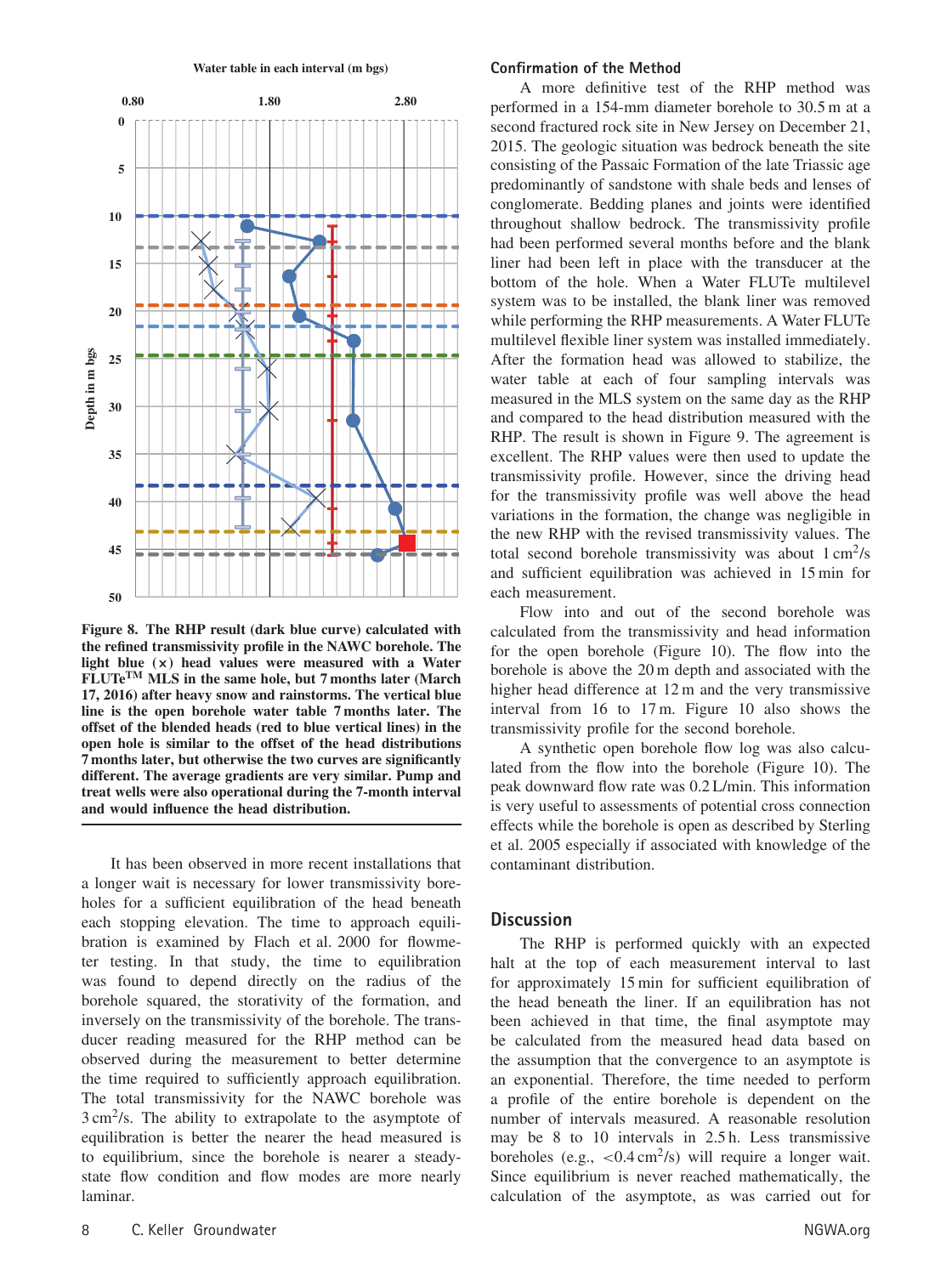

**Figure 9. RHP head (blue curve) calculated from equilibrium heads and transmissivity (***T***) values measured in a 150 mm borehole in NJ. The black line is the head measured on the same day in a Water FLUTeTM MLS system in the same borehole. The red data point of the RHP plot has a low transmissivity value in the interval and is therefore less reliable. The horizontal dashed lines are where the liner was stopped to record the equilibrium head as the liner was inverted from the borehole.**

Figure 9, is recommended. A high storativity such as for an unconfined aquifer may require a very long time to equilibrate. A series of 20 or more intervals is possible in 1 d. The continuous transmissivity profile allows many intervals for measurement and also shows the relative importance of each such zone as a proportion of the total borehole transmissivity.

The head in each interval is calculated from an equation with the transmissivity of that interval as a denominator. Therefore, the error of the head calculated is directly dependent on the error inherent in the measured transmissivity of that interval. Relatively low transmissivity intervals are not well measured by the FLUTe transmissivity profiling method (Keller et al. 2014) and therefore those intervals have higher uncertainty. To identify those intervals, the  $\Delta T_i$  of each interval is compared to both the total transmissivity below that interval and also a defined test value considered to be the limit of resolution of the transmissivity profile. Relatively low  $\Delta T$  intervals are identified and plotted as red points on the graph (e.g., Figure 6). Those calculated head values should be considered uncertain. For those intervals of low  $\Delta T$ , one can

expect the actual head to lie between the head above and the head below the low  $\Delta T$  zone. It is recommended that a caliper log be used in the calculation of transmissivity to obtain the best result.

Fortunately, the head at each interval is also calculated from the sum of the  $\Delta T$  and head products for each interval (Equation 4). Therefore, intervals with low transmissivity contribute less to the sum and are therefore less important to the error in the high transmissivity intervals. The transducer measurement of the equilibrium head at each elevation where the liner is halted is of relatively high resolution (∼0.05% of full scale) and provides a useful measurement of the blended head of the interval below the liner station.

Because the transmissivity profile calculated from the liner measurement is dependent on the actual formation head distribution (Keller et al. 2014) and not the water level in the open hole as assumed in the initial transmissivity profile calculation, it is useful to use the RHP measured to refine the head used in the transmissivity profile calculation. For that reason, it is also useful to perform the initial transmissivity profile with a driving head well above the open borehole head and therefore probably well above the formation head variations so that all flow is out of the borehole. If the RHP head profile result is very different (e.g., *>*1 m) from the open borehole head, it is recommended that the transmissivity calculation be redone using the RHP result as the formation head profile. If the resulting transmissivity profile does not change the RHP values significantly, no further iterations are needed. Neither the liner velocity for the transmissivity measurement nor the equilibrium measurements of the RHP procedure are changed by the iterations.

It is reasonable that low  $\Delta T$  intervals of uncertain head be combined with adjacent intervals for more wellbehaved results. However, it is also useful to apply hydrologic judgment to correction of the head in the low transmissivity intervals. Significant excursions in low  $\Delta T$ intervals departing from the hydraulic head distribution in adjacent intervals associated with larger transmissivity values may not be meaningful. When such excursions are considered unreliable, the zone in question might be assumed to have a head value lying between heads of the more transmissive intervals immediately above and below. If an iteration of the transmissivity profile is performed, the head values in the low  $\Delta T$  intervals should be adjusted accordingly.

The location of the stopping points for the head profile is best selected so that each interval straddles a high flow zone as seen on the transmissivity profile. The reason is that the high flow zones are often the determining factors of the head in an interval. Low flow zones may or may not be aquitards. Including two aquifers or flow zones of different head in one measurement interval only reduces the resolution of the profile, so it is better to err on the side of too many zones rather than too few.

As described above, it is very useful to use the transmissivity profile (Figure 4) as a guide for selection of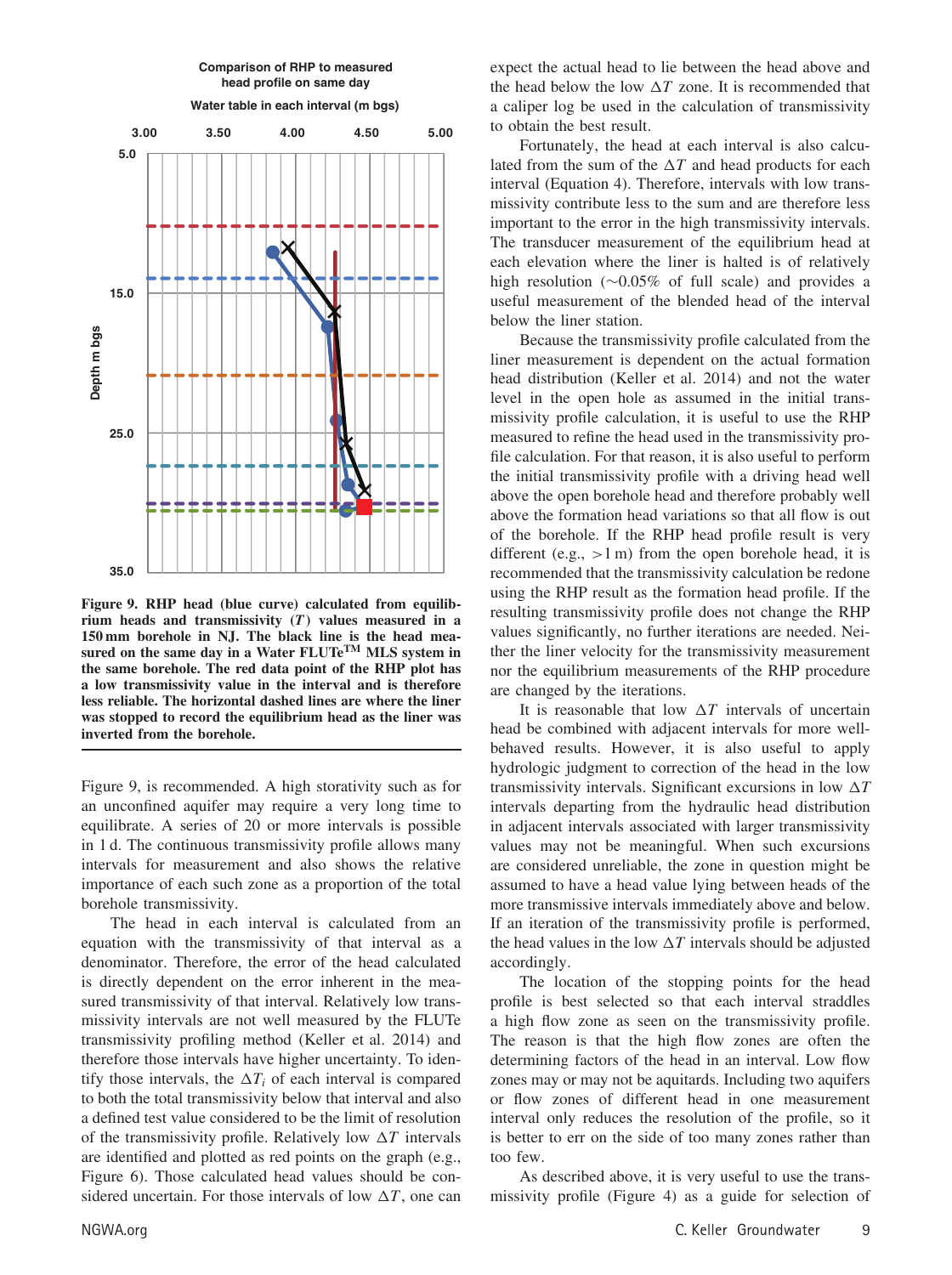

**Figure 10. Flow into and out of 150 mm borehole calculated from the formation head, interval transmissivity values, and the water table in the open borehole. The vertical flow plot is a synthetic flowmeter log from the relative flow plot.**

the stopping elevations of the inverting liner. The transmissivity profile has extraordinary spatial resolution as compared to most transmissivity measurement methods. The transmissivity profile data can be reduced quickly to allow immediate selection of stopping elevations.

A reasonable concern is whether the flexible liner is a sufficient seal of the borehole to avoid communication with flow zones above the bottom end of the liner while the equilibrium state is developing below the liner. Since the recommended practice is to have each measurement interval straddle a flow zone, the measurement interval often includes the enlarged sections of the borehole due to higher fracture frequency. The less permeable intervals above the more permeable intervals are therefore well sealed by the liner. The elevations for stopping of the liner should be selected to be relatively low transmissivity zones. The borehole photo of a liner in place (Figure 11) shows how well the thin, strong liner melds with the borehole wall. The liner is also of a somewhat larger diameter than the nominal borehole to allow the liner to meld the better with the borehole wall, sealing the borehole against vertical flow.

Another reasonable concern is the small, but finite, flow adjacent to the transducer cable and its effect on the equilibrium pressures. While generally not significant, the transducer can be suspended on an extremely slender steel cable. The transducer data are then recovered after the RHP is completed and both the refined transmissivity and RHP can be calculated using the transducer data. The initial transmissivity profile for selection of the stopping elevations can be performed, as was originally done with the transmissivity profile method, using the measured liner tension and the water level inside the liner to estimate the head beneath the liner (Keller et al. 2014).

It is noteworthy that a convenient time for any geophysical measurements in a borehole is when the liner has been removed during the RHP and the borehole



**Figure 11. A borehole video snapshot of the interior of a 150 mm blank liner. The liner melds very well with the dolomite borehole wall, even over a ledge in a breakout in the upper left corner of the photo. Individual vugs are visible behind the liner (top of photo). Packers cannot conform so easily to the borehole wall.**

is open. After the geophysical measurements, the blank liner can be reinstalled to seal the borehole. The ability to calculate a synthetic open borehole flow distribution allows useful confirmation of the head and transmissivity profiles by comparison with a flowmeter log of the hole without pumping. Comparison of expected flow zones with features in televiewer images is another reassurance of the transmissivity and RHP profile results. If the flow into or out of the borehole does not match a visible flow feature of a high quality televiewer log, one should be suspicious of the result.

The results of the transmissivity profile, head profile, and borehole flow calculations are entirely self-consistent and easily compared to open borehole water levels and other common measurements.